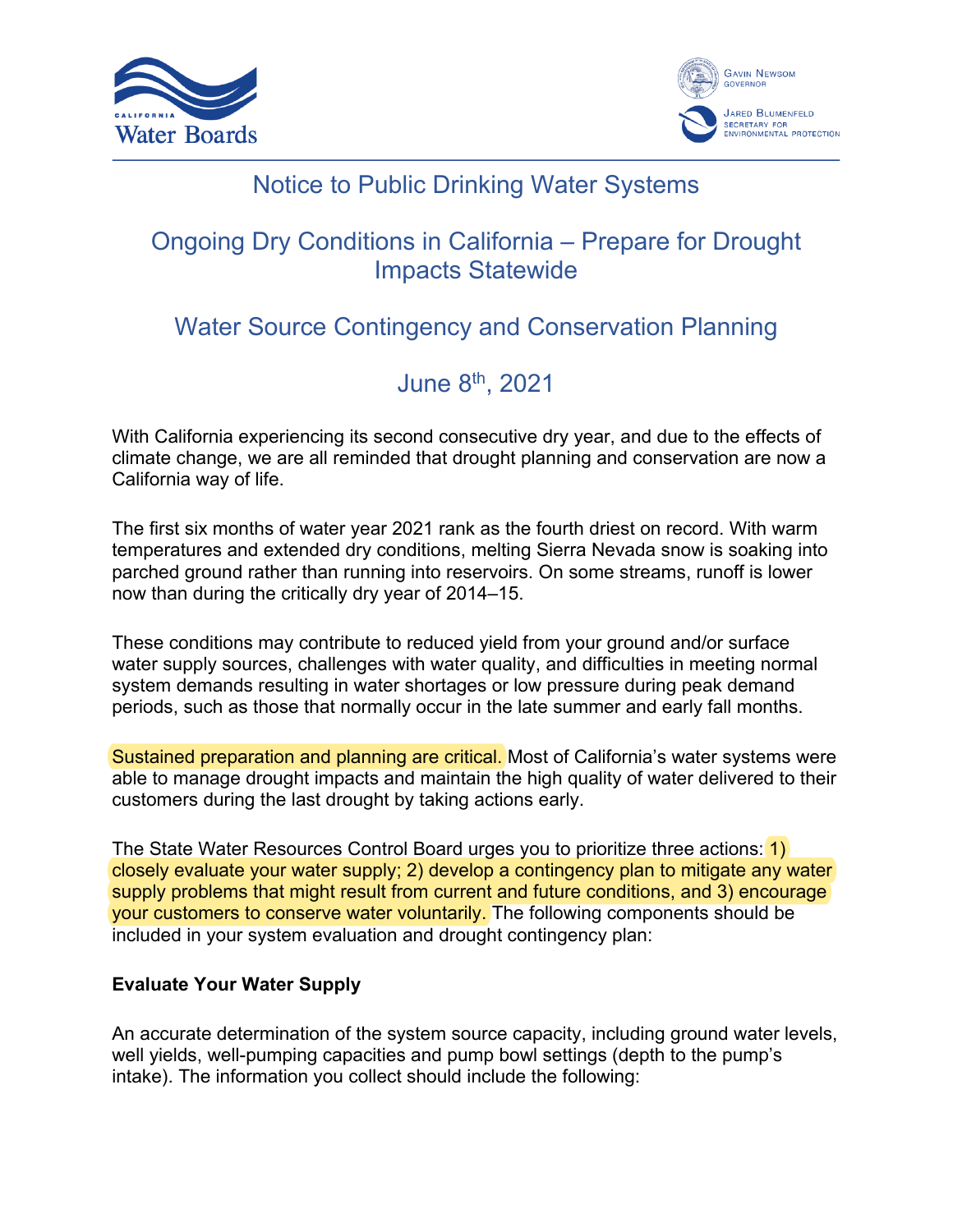- a. **Monitor the depth-to-ground-water level in your wells under both pumping and non-pumping conditions:** Depth-to-groundwater is a very good indicator of well capacity. Too often, a well's pumping capacity is used as the sole indicator of pumping conditions with no attention given to ground water depth. As a result, depletion of the ground water table over time may not be apparent. In addition, not monitoring groundwater levels over pump bowls can ruin good pumping equipment if excessive drawdown in the groundwater table allows air to enter the pumping equipment. **If water levels drop below your pump bowl settings, significant damage to pump impellors, bearings and motors is likely to occur. As a result, your system could be without water until a new pump can be installed, and you might encounter significant equipment and labor costs to replace burned-out pumps and motors.**
- b. **Read and record well pumping capacity**: We *strongly* recommend that you read and record your well flow totalizing meter on a regular basis. This can help you monitor usage and identify your degree of water loss or "unaccounted-for-water." Unaccounted-for-water is the difference between the water you produce from your sources and the amount actually delivered to customers.
- c. **Monitor and record the water levels in your system storage tanks during various high-demand periods of the day**: We recommend that you monitor and record the level of the water in your storage tanks at the same time each day, which will help you identify increasing system demand or reduced source capacity conditions that can lead to major supply problems.
- d. **Repair any obvious leaks in your storage tanks and distribution system.** If your distribution system is over 25 years old, consider starting a leak detection program to identify and repair leaks in your distribution system that may not be obvious, particularly unaccounted-for-water losses. Water that is not wasted through unrepaired leaks will be available to customers when needed. It will also save you money, because you will consume less power for pumping water that will ultimately be wasted anyway.

### **Create a Contingency Plan**

To start your drought contingency plan, review your past water use data and anticipate upcoming demand. Then, plan appropriately for anticipated shortages. Minimally, your plan should include:

a. **Serious water conservation measures that will help mitigate water shortage problems**: If your system has experienced water shortages in prior years, and additional source capacity has not been brought online, it is imperative to begin conservation efforts immediately. Outdoor watering, and other non-essential water use should be curtailed.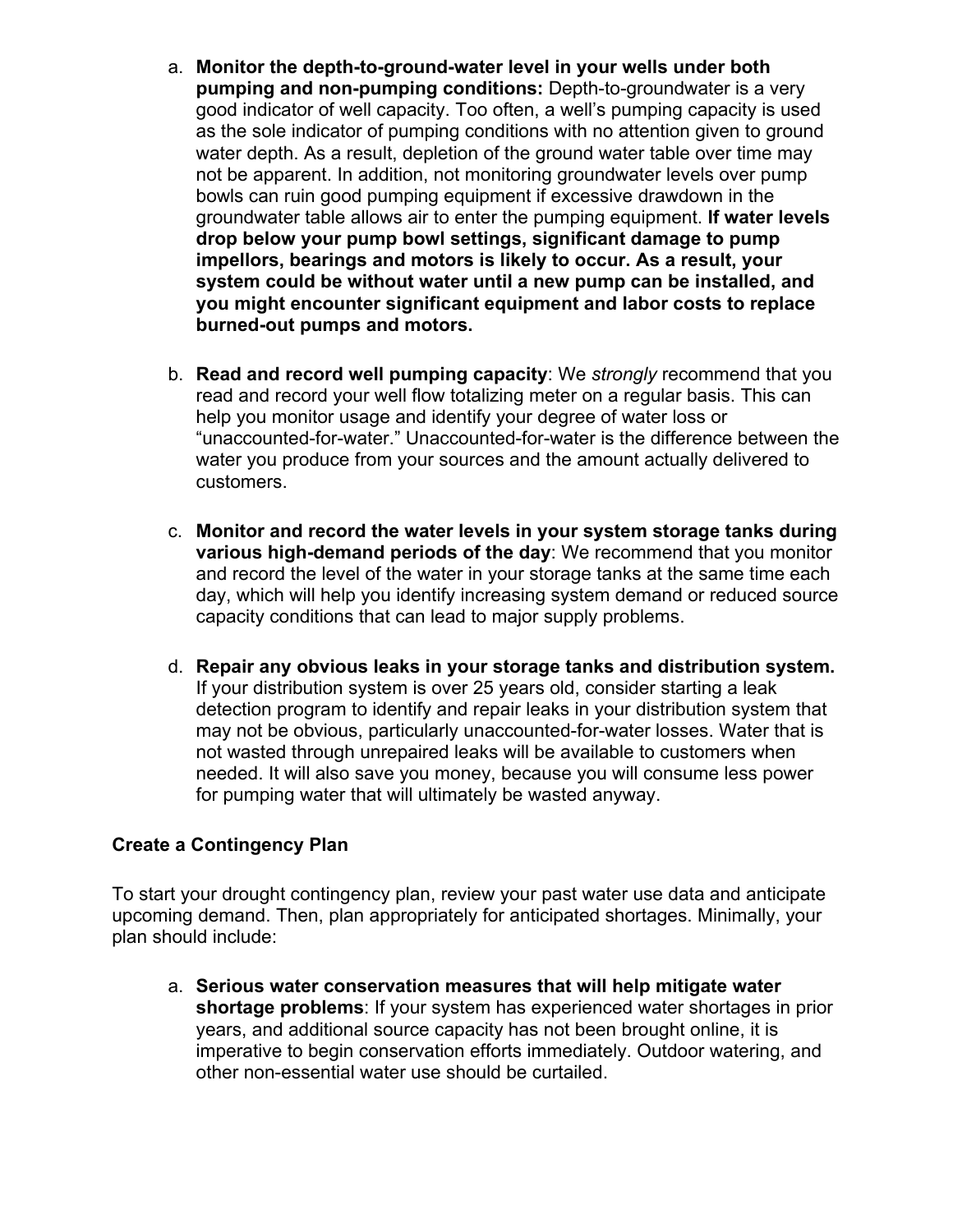- b. **A temporary or permanent interconnection to a neighboring utility that has excess production capacity**: Such interconnections should be discussed with the appropriate [Division of Drinking Water District office](https://www.waterboards.ca.gov/drinking_water/programs/documents/ddwem/ddw_districtofficesmap_wa_version.pdf) before implemented. Arrangements for an interconnection should be made ahead of an emergency, so now is the time to plan one if appropriate.
- c. **Installation of treatment on standby sources that have water quality issues**: If you anticipate that you will need to treat standby sources to maintain drinking water quality standards, begin the planning and permitting process now and install the necessary equipment as soon as possible. Treatment equipment and constructional materials are already in tight supply and may not be available later to cover an emergency installation. Some treatment requires testing before it can come online, and this should be considered in your planning timeline.
- d. **Join a Mutual Aid & Assistance Program**: Belonging to mutual aid associations, such as California Water/Wastewater Agency Response Network (CalWARN), will give you access to information on topics like emergency preparedness, disaster response, and mutual assistance processes for public and private water and wastewater utilities. Benefits include a mutual assistance agreement, process for sharing emergency resources among signatories statewide, and resources to respond and recover more quickly from a disaster or drought.

It is important that even for systems that use groundwater wells that have never experienced an outage, you take steps to verify water table depth and well pump settings as indicated above. If you believe your water system will be facing water shortage problems, we recommend you contact your district office to alert them and work through the steps needed to remain in compliance.

#### **Create awareness that voluntary conservation is critical**

Conservation extends existing supplies, helping to ensure California's communities and ecosystems weather this crisis. The State Water Board urges you to work with all customers in your service area to voluntarily reduce:

- a. Watering of outdoor landscapes that causes incidental runoff onto adiacent property, non-irrigated areas, private and public walkways, roadways, parking lots, or structures.
- b. Individuals washing privately-owned cars with a hose, unless they are using a positive action shut-off nozzle.
- c. Applying potable water directly to driveways and sidewalks.
- d. Using potable water in an ornamental fountain or other decorative water feature.